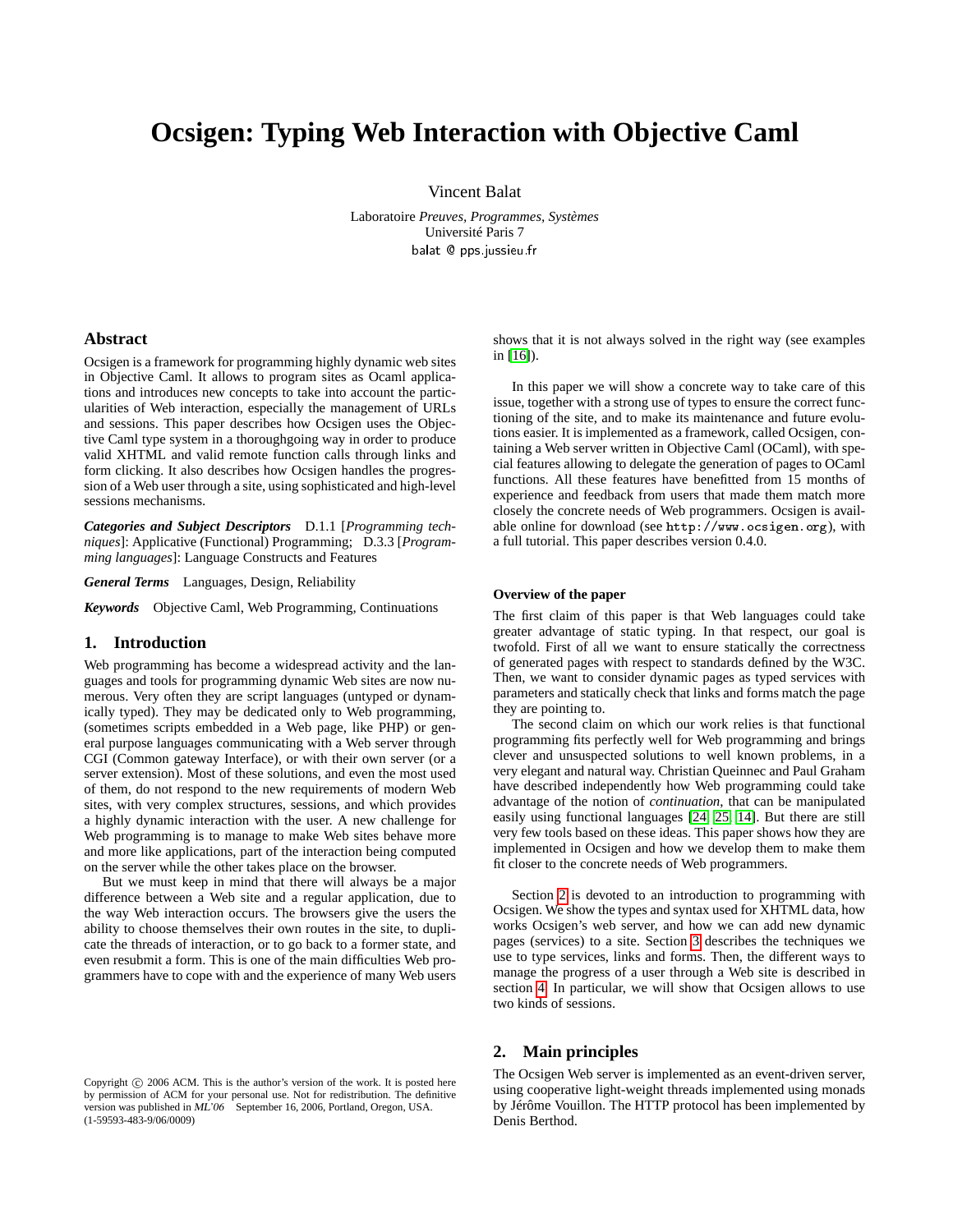Web sites are implemented as OCaml modules that are loaded dynamically while launching the server. In this section we will see how to write such modules. First, we will show how to construct and type XHTML pages (section [2.1\)](#page-1-0), then we will discuss the techniques of Web programming with continuations (section [2.2\)](#page-2-0), and show how you do this concretely and transparently with Ocsigen (section [2.3\)](#page-2-1).

## <span id="page-1-0"></span>**2.1 Typing XHTML**

The web relies on norms designed by the *World Wide Web Consortium*. The format used for Web page publishing is the wellknown HTML, based on SGML. It is being progressively replaced by XHTML, which is XML based. Even if web browsers interpret these standards in a rather loose way, the need to respect them is crucial, as they are the only way to ensure interoperability and accessibility. Today, very few sites are standard-compliant. Most Web programming tools generate HTML by simply printing text and the task to check validity is the responsibility of the conscientious programmer. But even by using validators, we cannot guarantee that all the generated pages of a dynamic site will always be valid, as we cannot foresee all possible outputs.

The solution to this problem consists in using well-suited type systems to check statically that the program cannot produce a wrong output. The Web page is generated as a tree data structure that is pretty-printed using the XML syntax. Some research works have developed languages with type systems devoted to XML manipulation (XDuce, CDuce [\[18,](#page-10-2) [1\]](#page-9-2)) which would be a perfect solution to this problem. OCamlDuce [\[12\]](#page-9-3), that we plan to use for an experiment in a future version of Ocsigen, is an extension of OCaml with these types. But for the time being, we decided to rely on the standard OCaml type system, that allows to type XHTML in rather good manner, as explained below.

### **Polymorphic phantoms**

Like other functional languages, it is very easy with OCaml to manipulate tree data structures using variants (sum types). But the difficulty here is that each XHTML tag may occur in several contexts. For example a  $\langle p \rangle$  tag may be the child of a  $\langle$  body> or a <div> tag (among many others), but the possible children for  $\langle \text{div} \rangle$  and  $\langle \text{body} \rangle$  are not the same. It makes the use of (non polymorphic) ML-style variants very difficult, as we may need to create several constructors for each tag, or introduce intermediate constructors that do not correspond to a tag. Fortunately, OCaml has another kind of variants, called *polymorphic variants*, that allow to use the same constructor for several types. In that respect, they are very close to XML types, and that's why we use them for typing XHTML.

In Ocsigen, polymorphic variants are used as *phantom types*[\[19\]](#page-10-3). That means that they occur only in type parameters and not in the data itself. Concretely, here is an excerpt of the definition of the type for XML trees:

```
type gen_elt =
 Element of string * attrib list * gen_elt list
| ...
type 'a elt = gen_elt
```
#### **Thorsten Ohl's XHTML module**

This type is abstract and we use functions with type constraints to construct the tree nodes. Figure [1](#page-2-2) shows the types of some of these functions.

This technique is not new as we use an implementation of these functions due to Thorsten Ohl, that is also distributed as a distinct library. I am aware of another implementation very similar used by Alain Frisch for the Bedouin project [\[11\]](#page-9-4).

Here is an example of a Web page created with this functions:

#### (html

(head (title (pcdata "")) []) (body [h1 [pcdata "Hello"]]))

The pcdata function is used for raw text. Note that the head function takes as first parameter a <title> or <br/>base> tag, as this is mandatory for XHTML, and then a list of optional tags.

An invalid use of these functions will lead to an error message while compiling. For example if we put a  $\langle p \rangle$  tag instead of <title>:

```
(html
 (head (p [pcdata ""]) [])
 (body [h1 [pcdata "Hello"]]))
```
This expression has  $type$  [>  $'P$  ] XHTML.M.elt but is here used with type [< `Base | `Title ] XHTML.M.elt

In XHTML, some tags cannot be empty. For example <table> must contains at least one row. To enforce this, the table function takes two parameters: the first one is the first row, the second one is a list containing all the other rows. More generally, mandatory tags are always given as separate parameters to the functions (see for example the head function on figure [1\)](#page-2-2).

## **XHTML syntax extension**

Ocsigen provides another way to construct Web pages, closer to the usual XHTML syntax. This techniques uses a Caml syntax extension that allows to write pages using a more familiar syntax, or to reuse XHTML code. The syntax extension is implemented using the Camlp4 preprocessor that comes with the standard OCaml distribution [\[21,](#page-10-4) [6\]](#page-9-5). Here is an example of an OCaml function returning a web page:

```
(fun s \rightarrow<< <math>html</math><head><title></title></head>
        <body><h1>$str:s$</h1></body>
     \langle/html> >>)
```
The \$ character allows to include any OCaml expression inside XHTML code (antiquotations).

The syntax extension constructs OCaml code, using the same 'a elt type in order to make possible to mix both syntax. It uses type annotations to set the type variable of each element and element list, and thus check validity.

#### **Discussion about page generation**

Using the techniques described above, Ocsigen allows to create pages that respect most of the validity constraints of XHTML. Note that the syntax extension is less strict than the first solution, because it does not check the presence of mandatory tags. Indeed, it does not use Ohl's functions but directly the 'a elt type. That's why we recommend to use the syntax extension only to reuse XHTML code. As we will see later, very often you don't write large portions of XHTML when you program with Ocsigen, because the construction of Web sites is highly modular. Most of the time, you use higher level functions that create predefined portions of the page. That's why we think that the syntax with functions is totally acceptable.

The drawback of using polymorphic variants to type pages is obvious: you cannot produce other kinds of XML. That's why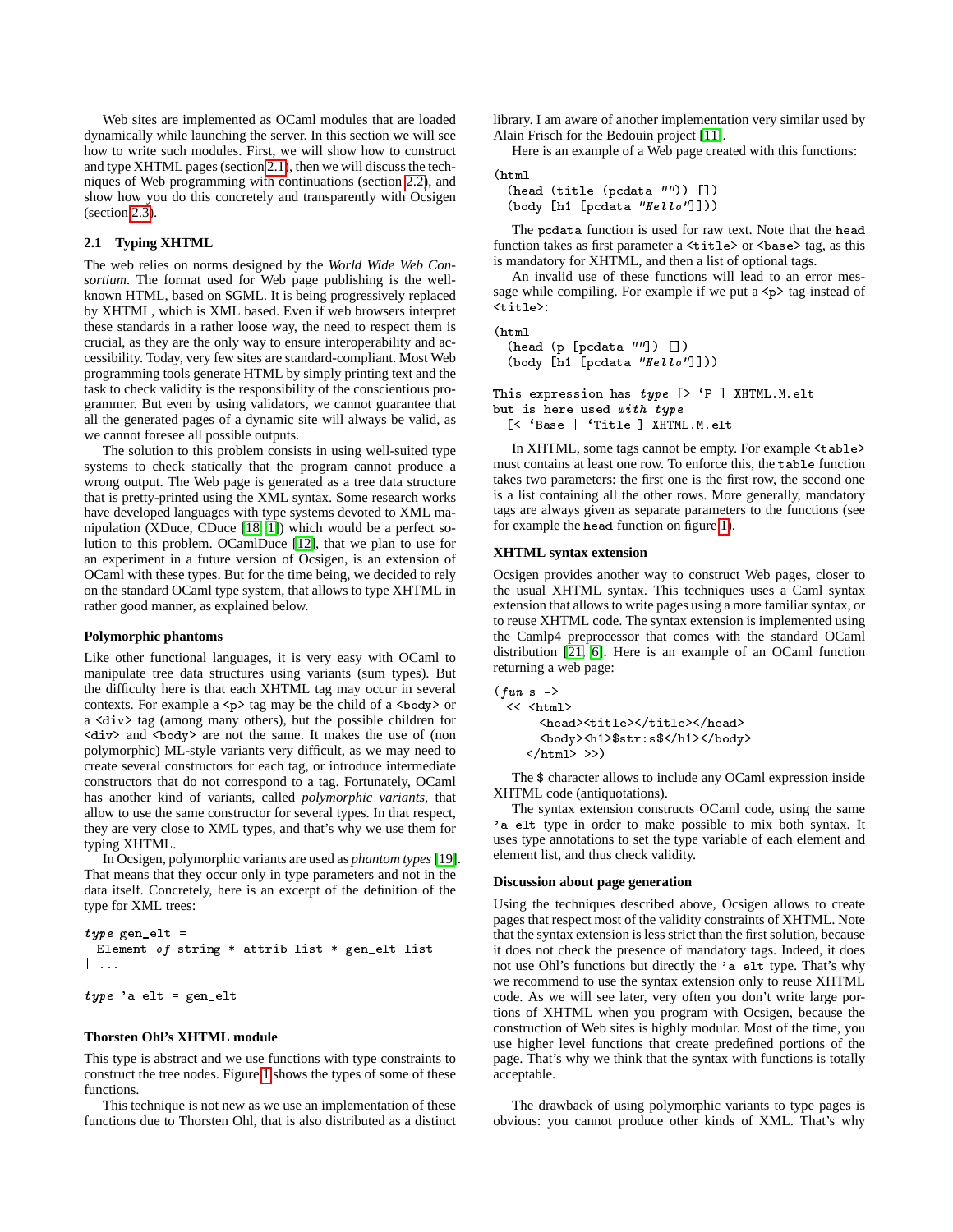```
type ('a, 'b, 'c) star = ?a:'a attrib list -> 'b elt list -> 'c elt
(* Star '*' denotes any number of children, including zero. *)
type common = [ 'Class | 'Id | 'Title | 'XML_lang ]
type block = [ `Address | `Blockquote | `Del | `Div | `Dl | `Fieldset | `Form
| `H1 | `H2 | `H3 | `H4 | `H5 | `H6 | `Hr | `Ins | `Noscript | `Ol | `P | `Pre | `Script | `Table | `Ul ]
val html : ?a: [< 'Version | 'XML_lang | 'XMLns ] attrib list ->
      [\langle 'Head ] elt -> [\langle 'Body | 'Frameset ] elt -> [\n 'Html ] elt
val head : ?a: [< 'Profile | 'XML_lang ] attrib list ->
      [< `Base | `Title ] elt ->
      [< `Link | `Meta | `Object | `Script | `Style ] elt list ->
      [> `Head ] elt
val body : ([< common ], [< block ], [> `Body ]) star
```
<span id="page-2-2"></span>**Figure 1.** Type of some XHTML generation functions

we consider switching to XDuce-like types in the future. Another advantage would be to be able to easily parse incoming XML data, for example to implement Web services or XForms-like form handling [\[26\]](#page-10-5).

Elsman and Larsen developed a Web server in SML together with a module for valid XHTML generation [\[9,](#page-9-6) [8,](#page-9-7) [10\]](#page-9-8). They use an alternative way of checking types, based on a system of combinators with phantom types. It is stronger for checking validity but is more complex to use.

## <span id="page-2-0"></span>**2.2 Programming the web in CPS**

There are basically two ways to do functional Web programming. The first one consists in viewing the sending of a Web page by the server as a function call, (a question asked of the user) that will return for example the values of a form or a link pressed. The problem is that you never know in advance to which question the user is answering, because he may have pressed the back button of his browser (or he may have duplicated the page). Christian Queinnec solves this problem by using the Scheme control operator call/cc that allows to name the current continuation of the program and to go back to this continuation when needed.

The second solution is symmetric to the first one, as it consists in viewing the click on a link or form by the user as a remote function call. Each link or form of the page corresponds to a continuation, and the user chooses the continuation he wants by clicking on the page. This corresponds to a *Continuation Passing programming Style* (CPS), and has the advantage that it does not need control operators any more. Strangely, this style of programming, usually considered unnatural, is closer to what we are used to doing in traditional Web programming. Even in PHP, each script file, waiting on the server may be considered as a continuation waiting its parameters.

Like most of other continuation-based Web frameworks (but unlike PLT Scheme), Ocsigen uses the CPS solution as it seems to be a more natural way of programming. Furthermore the standard distribution of OCaml does not have control operators.

As an example, consider a web page that asks for a number from the user. The number is sent to the server, and then a second page is generated, proposing to enter a second number to be added to the first one. Then a third page is displayed, showing the result of the calculus. A first way of implementing this site consists in putting the first number in the second page, as a hidden form field or in the URL of the third page. Thus, both numbers will be transmitted to the third page. But what if the result depends on much more complicated data, that you can't put easily in a hidden field or in the URL? With continuations, the solution is very clear. When receiving the first parameter, the server creates dynamically a continuation corresponding to adding this number. Sending the second number will activate this continuation.

This view of a click as the choice of a continuation is a very big step towards a good understanding of Web interaction. In CPS style, continuations can be represented using closures, which is a strong argument in favour of functional Web programming.

However there are still some issues to solve and choices to make. The first one is: how and where to save continuations? There are two possible answers: either on the server or on the client, and both have advantages and disadvantages. Sending the continuation to the browser has the advantage that no space is needed on the server, making this solution more scalable. We need a marshaling technique, and an encryption method to ensure that no unsure code will be executed by the server. The main drawback is that it may sometimes entail the transfer of large amounts of data, from the server to the client and then back again.

The other solution is to keep the continuation on the server and to send only a tag (an integer) from which we can recover the continuation when a request comes from the browser. To save memory, continuations may be marshaled to disk by the server. This is the only solution implemented in Ocsigen at the moment (version 0.4.0), but we consider implementing both and let the user choose which one fits better his needs.

The second problem to solve is: how to attach a continuation to a precise URL? It is crucial to keep at least the main URLs of the site readable by the user, and easy to write, as they are entry points for the Web site. The programmer must have the possibility to choose himself the text of these entry points, and these texts must be fixed forever (because the user may bookmark the URL). Sections [2.3](#page-2-1) and [4](#page-5-0) will show how URLs are handled by Ocsigen to take these issues into account.

## <span id="page-2-1"></span>**2.3 Creating services with Ocsigen**

Let's summarise the main principles of Ocsigen seen above:

- First of all, each visit of a user on a web site must be considered as a fresh execution of an application,
- When clicking a link or sending form parameters, the user chooses the continuation of this program (CPS programming),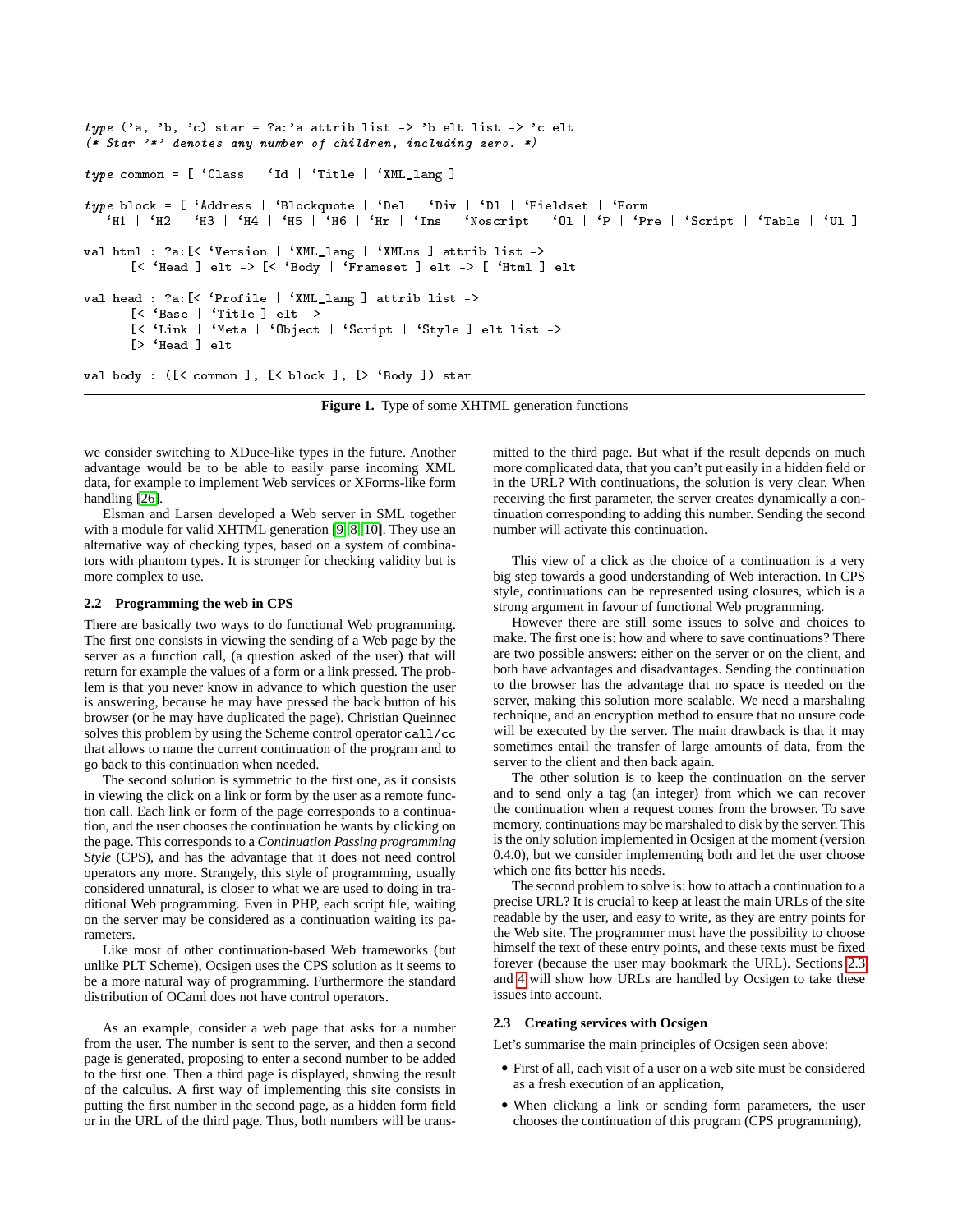• All the continuations are kept on the server in a table. The key to find the right continuation is the URL and names of parameters sent to the page.

We call *entry point* to the Web site an URL together with the set of names of the parameters it takes.

Each Web site is an OCaml module (.cmo or .cma) or a set of modules, that are dynamically loaded when launching the server. A configuration file specifies which modules should be loaded, and, for modules defining Web sites, to which main URL they must be attached (thus you may have several Web sites attached to different URLs).

A major difference with traditional Web programming tools is that you don't have one file for each URL. All the URLs used by a Web site may be created from a single module. More precisely a module may create several entry points (as defined above). To each of them you must attach a default service (continuation), that we will call *"public service"*, as opposed to *"private services"* that are dynamically created for one particular user. The registration of public services in the table is done during the initialisation phase of the server (while loading the modules), using the function register\_new\_service. For example:

```
let hello = register_new_service
    \text{``url:}['hello"]~get_params:unit
    (fun - () () \rightarrow(html
         (head (title (pcdata "")) [])
         (body [h1 [pcdata "Hello"]])))
```
The first parameter of this function (labelled "url) corresponds to the URL where the service will be available (here it may be something like http://www.myserver.org/hello). The second parameter (labelled ~get\_params) describes the parameters this service takes (here unit means none). The third one is the service attached to the entry point. All services are functions with three parameters: the first one allows the service to have access to server parameters (like the IP of the user or the user-agent of browser). The second one contains GET parameters (that is, parameters transmitted in the URL), and the third one is for POST parameters (transmitted by the browser in the body of the HTTP request). We will see in the following how to use them.

## <span id="page-3-0"></span>**3. Typing Web interaction**

## **3.1 Pages with GET parameters and Links**

Let see an example of a service that takes GET parameters:

```
let hello_params = register_new_service
  \texttt{["well"}get_params:(int "i" ** string "s")
  (fun (i, s) )) \rightarrow(html
      (head (title (pcdata "")) [])
      (body
        [p [pcdata '' Youusent: u ";
            strong [pcdata (string_of_int i)];
            pcdata "<sub>u</sub> and<sub>u</sub>";
            strong [pcdata s]]]))
```
Note that we use the same URL as before ("hello"). The two services will be discriminated using parameters names.

Here int, string, and \*\* are functions to be used to describe the parameters a service takes (\*\* is an infix function). The expression (int  $"i" **$  string "s") means that the service is waiting for a pair of type int \* string and that the integer corre-

sponds to a parameter named i in the URL, and the string to a parameter named s.

The conversion from string to int is done automatically by the server, and an exception is raised when the conversion fails. It is possible to define custom base types for parameters, by implementing yourself the conversion functions to and from string. It allows to use sophisticated types (like "integers between 1 and 10" for example).

Now let's see how to make links to our registered services:

```
(fun sp() () \rightarrow(html
   (head (title (pcdata "")) [])
   (body
     [p][a hello sp.current_url [pcdata "click"] ();
        br ();
        a hello_params sp.current_url
                    [pcdata "click"] (42,"ocsigen")
       ]])))
```
Note that to create a relative link, you need to know the current URL, that can be found in the server parameters (first parameter of services). The a function, used to create links, takes four parameters. The first one is the service you want to link to, the second one is the current URL, the third one is the text of the link, and the last one corresponds to GET parameters you want to put in the link. In the first case, it is () as the service takes a unit parameter. In the second case, it is a pair int \* string, and the link created will be something like <a href="hello?i=42&s=ocsigen">click</a>.

Note that the function register\_new\_service may be decomposed into new\_service (creation of the entry point) and register\_service (registration of a service for this entry point) in order to allow (mutually) recursive links. A public service must be registered on every entry point during the initialisation phase of the server, otherwise it won't start. This is to ensure that a link cannot lead to a service that does not exist. You cannot register a public service after the initialisation phase, as it does not really make sense (the new service would be available only the time during which the server will be up). Such dynamic verifications may be avoided by using a dedicated syntax for public service registration. We may implement a syntax extension to do this. It may also be possible to serialise the table of public services during a post-compilation phase.

Now we can already see the structure of a typical Ocsigen Web site: First of all you define all the entry points you'll need, then you register services for all these entry points. It is recommended to keep all the public registrations in a single .ml file. The services can be defined in other modules that are loaded before. This structuring of sites allows to program in a very modular (horizontal) way that contrast with the traditional (vertical) page-based programming.

#### **3.2 Typing services**

As we've seen in previous examples, the type of the last parameter of register\_new\_service depends on the ~get\_params parameter. Similarly, the last parameter of the a function for creating a link depends on the service it points to. This kind of behaviour is not easy to obtain, because the type of an OCaml function cannot depend on the value of its parameters.

You have the same problem if you want to implement a Clike printf function whose type depends on a format given as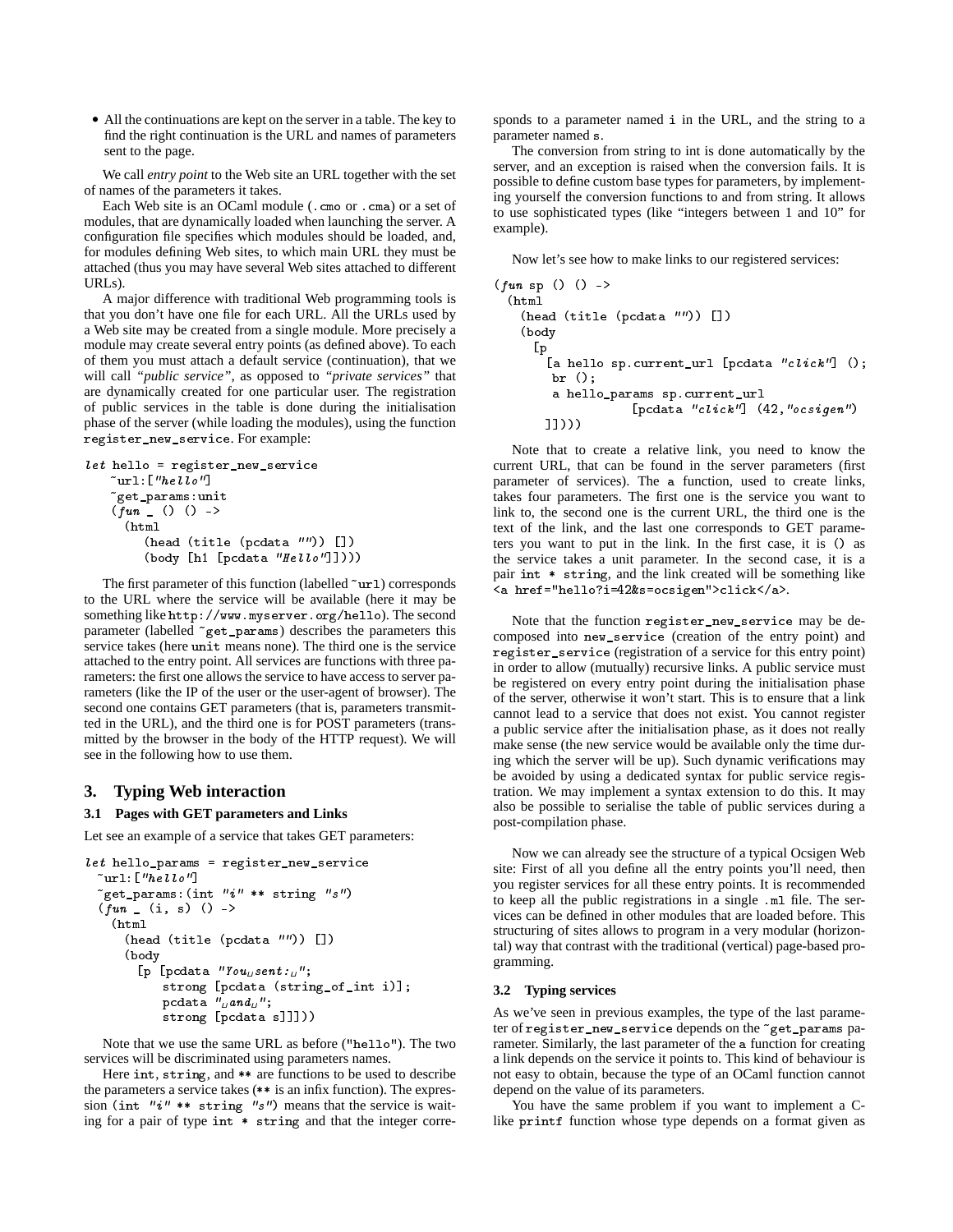parameter. We have successively implemented two ways to solve this problem, one using what we will call *format combinators* (also referred to as *functional unparsing*), and one using *generalised algebraic data types*.

#### **Format combinators**

Until version 0.3.x, Ocsigen used a programming technique that has been described by Olivier Danvy [\[4\]](#page-9-9) and used for example for Type Directed Partial Evaluation [\[3,](#page-9-10) [5,](#page-9-11) [29\]](#page-10-6).

The principle is the following: instead of representing types with variants (OCaml constructors), you use functions that, when combined together, will create all the functions you need that depends on this type. In the case of printf, it is easy, and the best way to understand is to look at its implementation:

```
type ('a, 'b) t = 'a -> 'b
let int : ('a, int -> 'a) t =
 fun k x -> (print-int x; k)let string : ('a, string -> 'a) t =
  fun k x \rightarrow (print\_string x; k)let ( ** ) (f1 : ('b,'c) t) (f2 : ('a, 'b) t)
: ('a, 'c) t =fun k \rightarrow f1 (f2 k)
let printf (format : (unit, 'a) t) : 'a =
 format ()
# printf int 5;;
5- : unit = ()# printf (int ** string ** int) 5 "hello" 3;;
5hello3- : unit = ()
# printf (int ** string ** int ** int) 5 "hello";;
5hello- : int -> int -> unit = \times fun
```
The machinery that actually prints the result is not in printf but in the format parameters.

In the case of Ocsigen, this is much more complicated, because the type is used in many situations: service registration, creation of the URL of a link or a form (or all other places where URLs may be used), dynamic typing of (GET or POST) page parameters, typing of a form w.r.t. the service it points to (see later), etc. All this leads to very complex programming, and has a significant drawback for the user: the type of the services has numerous parameters that makes error messages very difficult to read. For example here is the type of a service taking an integer and two strings (with Ocsigen 0.3.27):

```
(int name ->
  string name ->
    string name -> form_content elt list,
form_content elt list,
int \rightarrow string \rightarrow string \rightarrow [> 'A ] elt,
int -> string -> string -> [> `Form ] elt,
int -> string -> string -> uri,
int -> string -> string -> page, page, page,
[ 'Internal_Service of [ 'Public_Service ] ])
 service
```
As we will se later, 'a name is the type of names of parameters (actually 'a name = string).

## **Generalised Algebraic Data Types**

These difficulties convinced us to reimplement the typing of services using generalised algebraic data types. These types generalise ordinary algebraic data types by allowing to give the type signatures of constructors explicitly. This allows to define a parametric type, whose parameter depends on the constructor. Thus you can define for example the type of types, such that Int i be of type int ty, Prod (Int i, Int j) of type (int \* int) ty, etc.

Generalised algebraic data types have been introduced by Xi et al [\[28\]](#page-10-7) and may be implemented in OCaml in the future [\[23\]](#page-10-8). While waiting, we implemented this part using internally unsafe (and undocumented) OCaml features that break the typing system (but the use of the functions remains type-safe for the programmer of Ocsigen modules).

The type for a service taking one integer and two strings is now the following:

```
(int * (string * string),
unit,
[ `Internal_Service of [ `Public_Service ] ],
[ `WithoutSuffix ],
int name * (string name * string name),
unit name)
 service
```
The first parameter of the type corresponds to GET parameters, and the second one to POST parameters. The third and fourth ones describe the kind of service, and the two last are used for typing forms (see later).

A third solution would have been to use dynamic types (if the languages had this feature). The advantage is that we could have used type inference to find the type of services! No more type information would have been needed! But this solution does not allow to use custom types like "integers from 1 to 10".

## **3.3 Typing forms**

In previous sections, we saw how we can give parameters to a link and ensure that GET parameters of a link (or POST form) will correspond to the service it points to.

Very often, parameters are sent by forms. We would like to guarantee that a form corresponds to the service it points to. More precisely, we need to ensure that:

- All parameters expected by the service are present,
- Types of parameters are correct,
- Names of parameters are correct.

In Ocsigen, the creation of a form is very similar to a link. Here is an example of a form (using GET method) towards our hello\_params service:

get\_form hello\_params sp.current\_url create\_form

The only difference is that the content of the form is constructed by a function that takes the names of parameters as arguments. In the example, create\_form is define by:

```
let create_form (intname,stringname) =
    [p [pcdata "Write<sub>L'</sub>an<sub>L'</sub>int:<sub>L'</sub>";
         int_input intname;
         pcdata "Write<sub>ua</sub> string: ";
         string_input stringname;
         submit_input "Click"]])
```
Thus we are sure to use the right names for parameters. The use of an abstract type 'a name for parameters names instead of string allows to check the types of parameters, with dedicated widgets creators like: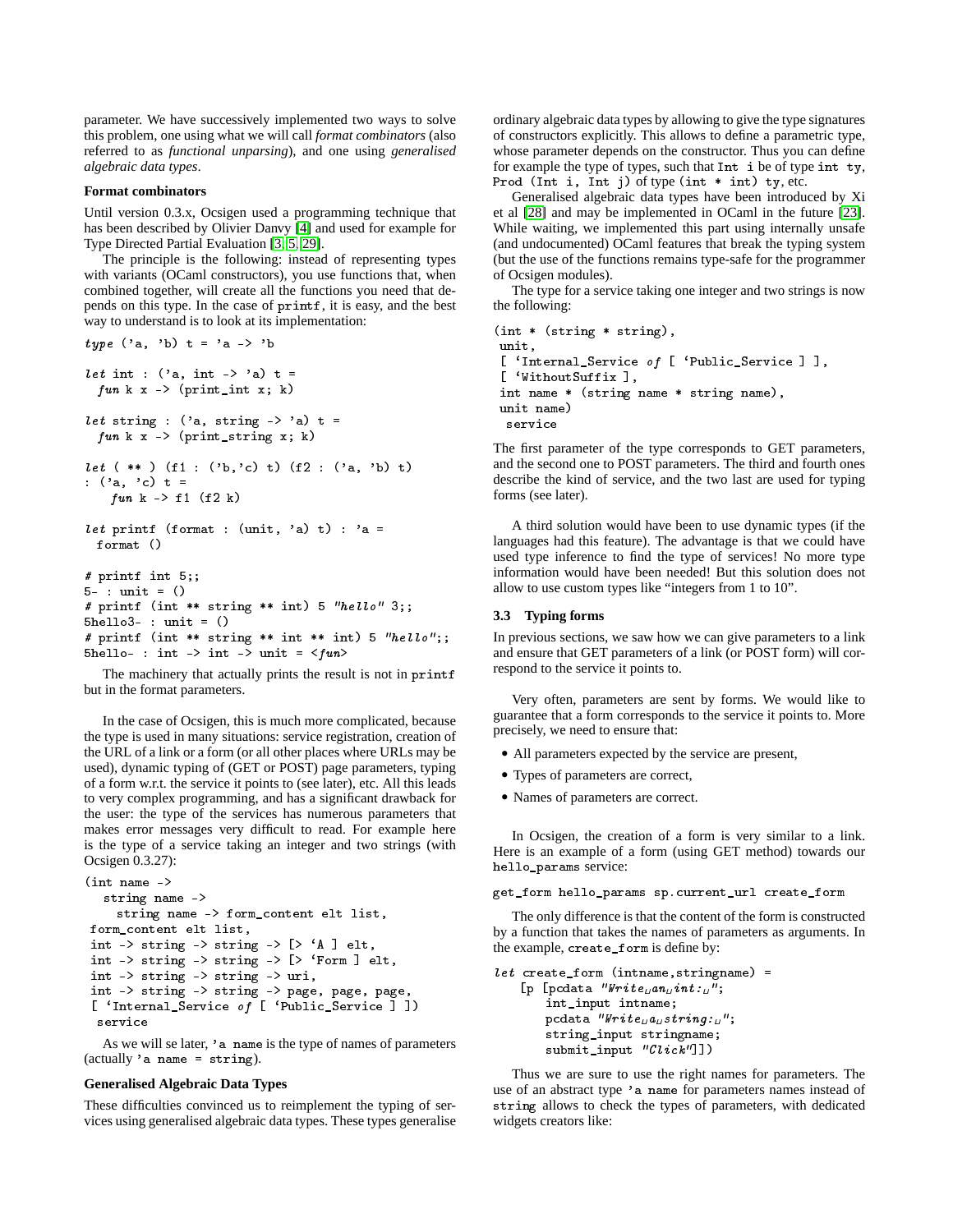```
int_input : int name -> [> `Input ] elt
or:
checkbox_input : bool name -> [> `Input ] elt
```
The only thing we can't verify by this method is the presence of all parameters needed by the service (and that they are present only once). That does not seem easy to do without using a dedicated type system for forms or by using a monadic constructs for web pages creation (as in WASH/CGI [\[27\]](#page-10-9)). Such solutions will be explored in the future.

We are currently working on the implementation of more sophisticated types for services, like lists or option types. Some experimentations are available online in the last versions.

## <span id="page-5-0"></span>**4. Managing Web sessions**

## **4.1 URL as public entry points**

## **Bookmarks**

With Ocsigen, URLs are seen as public entry points to the site. A public service must be registered on each created entry point. This forces a link or form created with Ocsigen to always point to an existing service.

But the user may arrive to a service by two other methods: either by writing himself the text of the URL or by setting a bookmark in his browser. Ocsigen allows you to choose precisely what URL you want for each service, thus making easy to write manually the URL. The case of bookmarks deserves to be discussed further, especially when there are POST parameters.

#### **POST parameters**

Protocols allow two ways of transmitting parameters to a Web page. The first one, call "GET method" is to put the parameters encoded in the URL. The second one is called "POST method". With this submission method, parameters are not sent in the URL by the browser, but in the core of the HTTP request. These two methods are not equivalent, and a Web programmer must be very scrupulous when using one or the other. GET method allows to transmit non confidential parameters (even with HTTPS) that we want the user be able to memorise in a bookmark. POST method is to be used for all pages that will execute an action on the server (modification of a database, online purchase . . . ), or for all parameters that you don't want to remember in bookmarks (for example session parameters). While designing a Web programming tool you need to take both methods into account.

Consider the case of forms using the POST method. Imagine that the user submits a POST form and then bookmarks the resulting page. POST parameters won't be registered by the browser in the bookmark. When the user comes back using his bookmark, the service will be called without POST parameters.

Using traditional page based Web programming, you need for every page to verify the presence or not of parameters. This encourages you to anticipate all possible cases and write a default page when parameters are missing.

With Ocsigen, the presence of parameters is checked automatically by the server. To make the site more robust, and to allow the user to put bookmarks on services with POST parameters, we need to force the programmer to plan a fallback for each service with POST parameters. That's why the handling of POST parameters is different from GET parameters: *services with POST parameters must be registered on top of the same services without POST parameters*.

## **Services with POST parameters with Ocsigen**

Here is an example of definition of a service with POST parameters, on top of our hello service.

```
\verb|let hello_with/post-params| =register_new_post_service
    ~fallback:hello
    ~post_params:(string "value")
    (fun \t () value \rightarrow(html
         (head (title (pcdata "")) [])
         (body [h1 [pcdata value]])))
```
It is possible to create a service with both GET and POST parameters. But Web standards do not allow to mix GET and POST parameters in the same form (which would be useful in many cases). For that reason, if you create a service with GET and POST parameters, only POST parameters will come from the form. You must specify GET parameters exactly as in links towards GET services.

#### **4.2 Auxiliary services**

Up to this point, we have described how to write very static Web sites, where services are defined once and for ever. But as explained in section [2.2,](#page-2-0) it is very useful to allow to dynamically define new services (new continuations) for handling precise (and often private) tasks. That is what we call *auxiliary services*.

Like services with POST parameters, and for the same reason, auxiliary services must be registered on top of already existing public services. They are distinguished from their fallback public services by a special parameter.

Actually, auxiliary services may be used to dynamically define new URLs dedicated to one precise user (see following section), but also to distinguish between two ways of going to a particular URL. For example, the following program defines two ways to reload the page, one that will increment a counter, the other not.

```
let publicserv = new_service ["counter"] unit ()
```

```
let auxserv =
 new_auxiliary_service ~fallback:publicserv
let =let c = ref 0 inlet page sp () () =
  (html
   (head (title (pcdata "")) [])
   (body
     [p][pcdata "i<sub>U</sub> i s<sub>U</sub> e qual<sub>U</sub> t o<sub>U</sub>";pcdata (string_of_int !c); br ();
        a publicserv sp.current_url
                        [pcdata "reload"] (); br ();
        a auxserv sp.current_url
                        [pcdata "incr_{\mu}i"] ()]]))
 in
 register_service publicserv page;
 register_service auxserv
    (fun sp()() \rightarrow c := !c + 1; page sp()())
```
The value of the special parameter should always be transmitted using the POST method. Indeed, this value is randomly generated and we cannot ensure that it will always be the same and that this auxiliary service will always be available (especially when creating dynamically new auxiliary services as we will see in next section).

But sending with POST method is not always possible. A way to send POST parameters in a link is to generate a hidden form with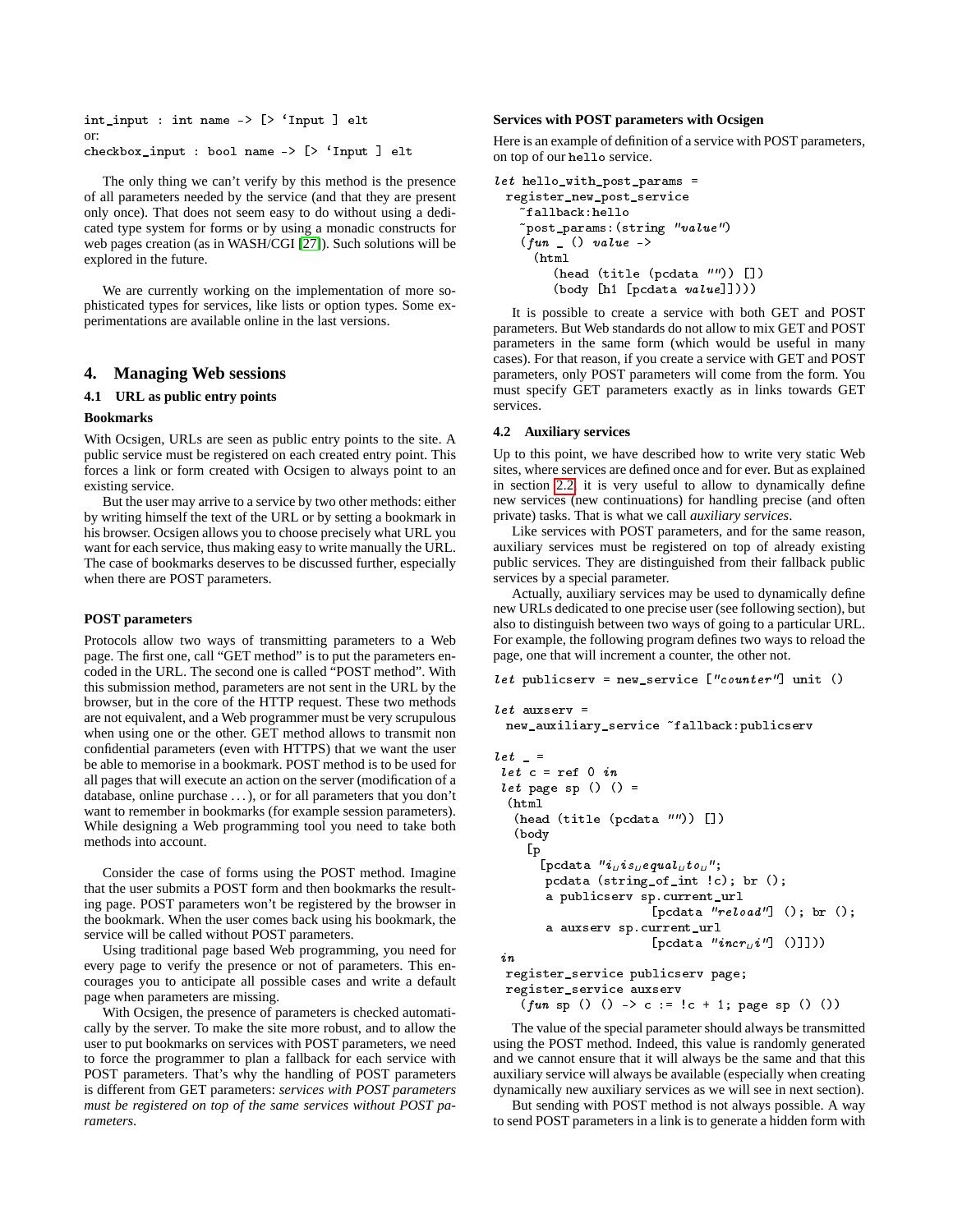POST method and to make a click on the link submitting the form using Javascript functions. For forms using GET method, it is more difficult.

To solve the problem without forbidding GET forms towards auxiliary services, we allow the special parameter to be transmitted using the GET method, but it is processed differently from other parameters: if the parameter is present but no auxiliary service is registered with this parameter, the fallback is used. This is not 100 percent safe, as you may fall by misfortune on another auxiliary service . . .

## **4.3 Cookie based Sessions**

By allowing to create dynamically auxiliary services, you allow to program very dynamic Web sites. But for security reasons, it would be better if a user could not have access to services registered for another user. Ocsigen allows to do that using a second notion of session, based on cookies.

Each connection of a user on a site must be seen as a fresh execution of the program. It will create a cookie, and a new table of services specific for this user. Obviously this is actually done only when needed. The function register\_service\_for\_session allows to put a service in this table. The cookie is manipulated automatically by the server.

Figure [2](#page-7-0) shows the implementation of the adder described in the example of section [2.2.](#page-2-0) As in this example, most of the time you will register auxiliary services in the session table.

One may argue that sessions based on cookies won't work on browsers that do not accept cookies. PHP allows two kinds of sessions, one cookie-based, and the other that transmits a session parameter in all URLs. This second version would be easy to implement in Ocsigen but we haven't done so for the moment. The reason is that these two kinds of sessions have different behaviours. Opening a session based on cookies will have an effect on the past of the interaction with the user. Imagine the user duplicates the browser before opening a session on one of them. Then he clicks on a link of the other one. If the session is cookie-based, this click will go to a page inside the session. If not, it will remains outside the session. There can be only one cookie-based session at the same time on a same browser for a Web site.

Both types of session are not interchangeable. Sessions with cookies are considered safer because the session parameter is not shown in the URL.

#### **Registering private services**

Ocsigen also allows to register in the session table new versions of public services. These services are specific for a user, and will replace the public services only for him. They are called *private services*. This is very useful for many sites, for example when you want the user to be able to connect using a login and a password. The service receiving connection informations (as POST parameters) will register all the pages he wants in the session table as side effect. An example is given in figure [3.](#page-8-0)

As for services with POST parameters and auxiliary services, a private service may be registered only on top of a public service. Thus you cannot bookmark a page that won't exist after the end of the session. This forces you to register a public service as fallback for all your session pages (for example with a connection box).

## **4.4 Actions**

Actions are like services, but they do not generate any page. They are used when you want an effect to take place on the server, without changing the current page. By default, the current page is redisplayed after the action has been executed.

As an example, consider a site with many URLs (say a forum). Each URL has a a connected version and a non connected version, and you want a connection box on each non connected page. But you don't want the connection box to change the URL, you just want to connect and stay on the same URL, in connected version. Without actions, you would need to create a version with POST parameter of each of your public services, which would be very heavy to program.

With actions you just need to define only one action for the connection.

Figure [4](#page-8-1) shows how two program a forum with two pages. A first page thats displays the list of messages, with for each message a link towards a second page taking the message number as argument and displaying the message with the comments of the users.

Figure [5](#page-9-12) shows the same example with a connection box on each page, implemented with actions.

## **5. Discussion and Conclusion**

## **5.1 Related works**

There are already some Web programming tools for Objective Caml or SML, all using a rather traditional approaches to Web programming (mod\_caml, NetCGI, AS/XCaml, WDialog, SMLServer  $\ldots$ ).

Even in other languages, continuation-based tools are not numerous with respect to the large number of Web programming framework. However a full comparison of all of them would require several columns of this paper. We should mention for example Seaside [\[7\]](#page-9-13) in Smalltalk, PLT Scheme, or the ViaWeb e-commerce application [\[15\]](#page-9-14).

Felleisen and others showed that programming Web servers using functional languages has a lot of advantages [\[17\]](#page-9-15). They developed a way to program Web sites in direct style in Scheme without having to restore the state of control at each request from the user. They use an automatic translation based on CPS-transform, λ-lifting and defunctionalisation to make it possible to reuse traditional page-based technologies like CGI [\[20\]](#page-10-10). They also introduced a formal model of interactive Web programs [\[16\]](#page-9-0).

One closely related approach is Peter Thiemann's WASH/CGI [\[27\]](#page-10-9), implementing a CGI based system for programming Web pages in Haskell. It uses monads to create HTML pages, which makes possible an original and interesting way of handling the typing of forms. WASH/CGI also has a session mechanism allowing to solve the weaknesses of CGI scripts.

We should also mention the work by Schwartzbach et all about Web programming with a language called Bigwig, and then in Java (JWig) [\[2\]](#page-9-16). The last one extends Java with a session mechanism and an XHTML-like syntax, and guarantees page conformance and parameter matching using a suite of program analyses at compile time.

Other recent projects aim at creating new languages for Web programming, using functional programming for Web interaction, namely Websicola and Links.

Ocsigen distinguishes by many aspects, among which an original use of OCaml types, the way it uses URLs as entry points for the Web site, its management of GET and POST parameters, its session model, etc. With respect to most of other projects, Ocsigen's approach has an advantage that it doesn't need to extend the language.

#### **5.2 Progress report of the project**

We tried to design a tool very close to the expectations of Web programmers, but using really advanced features based on functional programming. Since the beginning of the project, the concepts in-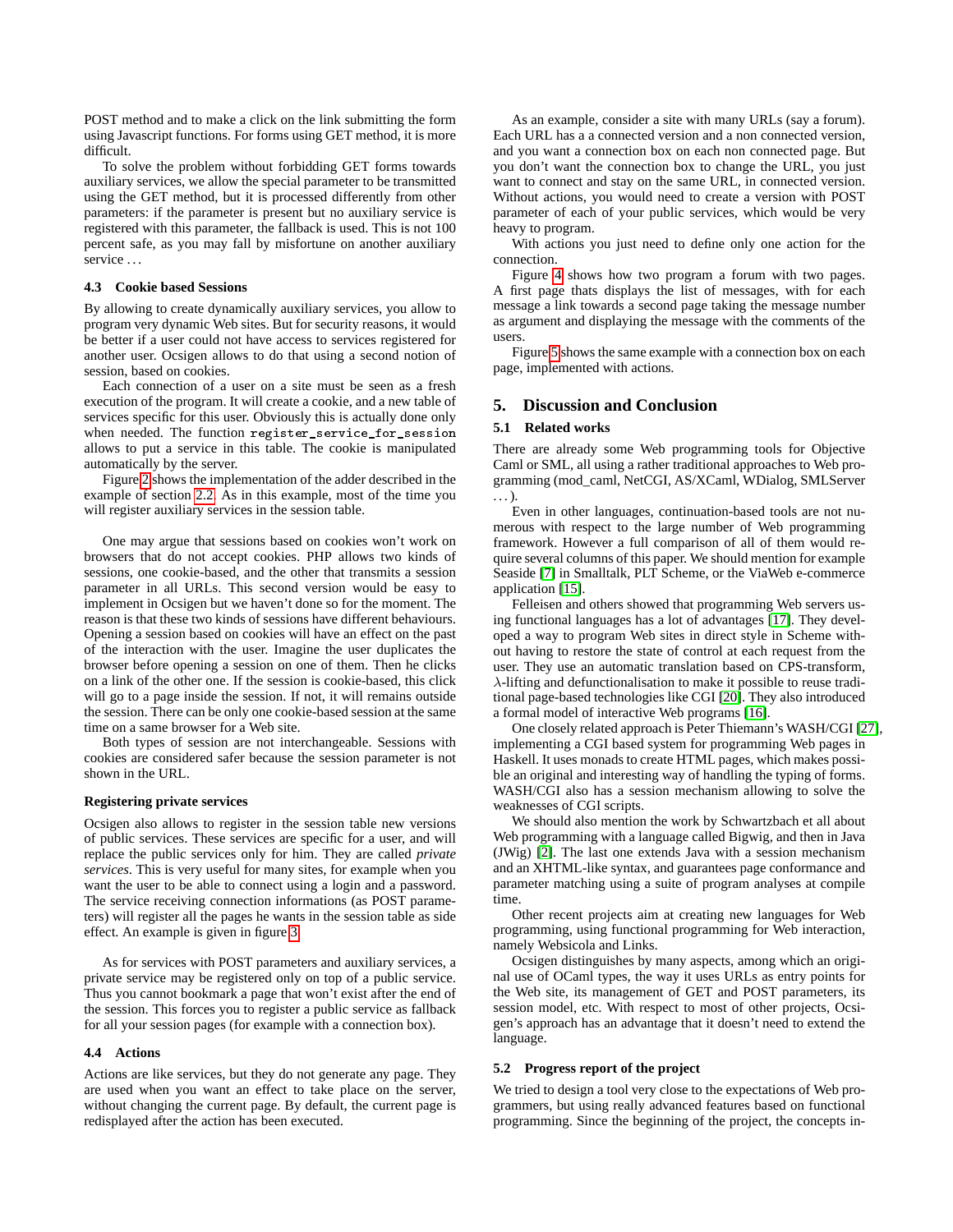```
let calc = new_service "url:["calc"] "get_params:unit()let calc_post = new_post_service "fallback:calc "post_params: (int "i")
let =let create_form is =
    (fun n -[p [pcdata (is<sup>\sim</sup>"_{II}+_{II}");
           int_input n;
           br ();
           submit_input "Sum"]])
  in
 register_service
     service:calc_post
    (\text{fun sp }() i \rightarrowlet is = string_of_int i inlet calc_result = register_new_post_auxiliary_service_for_session
          ~fallback:calc
          \tilde{p}post_params: (int "j")
          (fun sp() j \rightarrow(html
               (head (title (pcdata "")) [])
               (body
                  [p [pcdata (is<sup>\sim u_{\mu} + u'' (string_of_int j)\sim u_{\mu} = u'' (string_of_int (i+j)))]])))</sup>
      in
      let f = post-form calc\_result sp.current_url (create_form is) () in
      (html (head (title (pcdata "")) []) (body [f])))
let =let create_form n =[p [pcdata "Write<sub>u</sub> a<sub>u</sub> number: ";
        int_input n;
       br ();
        submit_input "Send"]])
  in
 register_service
    calc
    (fun sp()() \rightarrowlet f = post_{form} calc_{post} sp.current_url create_form () in
      (html (head (title (pcdata "")) []) (body [f])))
```
**Figure 2.** Adder

troduced in Ocsigen have evolved a lot to better match the needs of this specific kind of programming. The experience of our first users has been invaluable and we trust that Ocsigen gets every day closer to its goal to make highly dynamic Web sites really easy to develop and maintain. Ocsigen is one of the most advanced projects in this style.

The implementation is already usable. It can be downloaded under a free software licence. Some useful features will be introduced soon. For example "disposable" services, that can be used only once (for example for an online purchase). We are currently working on an extension of forms creation, allowing to use more types for services parameters, like lists, option types, booleans or association tables.

On a technical point of view, Ocsigen's Web server has been running on our Web site for months without problems. Some work is currently done to support full HTTP/1.1 protocol, and to make programming with light-weight threads easier.

We are also working on two major enhancement of the system: one concerns the automatic generation of (well typed) Javascript code to be executed on the browser [\[22\]](#page-10-11). This extension will al<span id="page-7-0"></span>low to program really dynamic Web sites, using a technology named "Ajax" [\[13\]](#page-9-17), that use a lot of client-side computation ("rich clients"). Sites will become concurrent programs, all written in the same statically-typed language (Ocaml with syntax extension). The other enhancement concerns interaction with databases, where much remains to be done to integrate a type safe query language.

## **5.3 Conclusion**

We have shown a new way of programming dynamic Web sites based on functional programming and static typing, much more robust than traditional Web programming. We demonstrated that it is possible to do it without creating a new language, using advanced features of the Objective Caml language.

When trying to make application-like programming for Web sites, the main difficulty encountered is due to the fact that we depend on existing protocols and standards, and to the way browsers work. For example we must conform to the model of requests based on URLs. This dependency also makes the creation and typing of forms difficult. A new standard, called XForms [\[26\]](#page-10-5) has been proposed by the W3C to replace XHTML forms (it is not implemented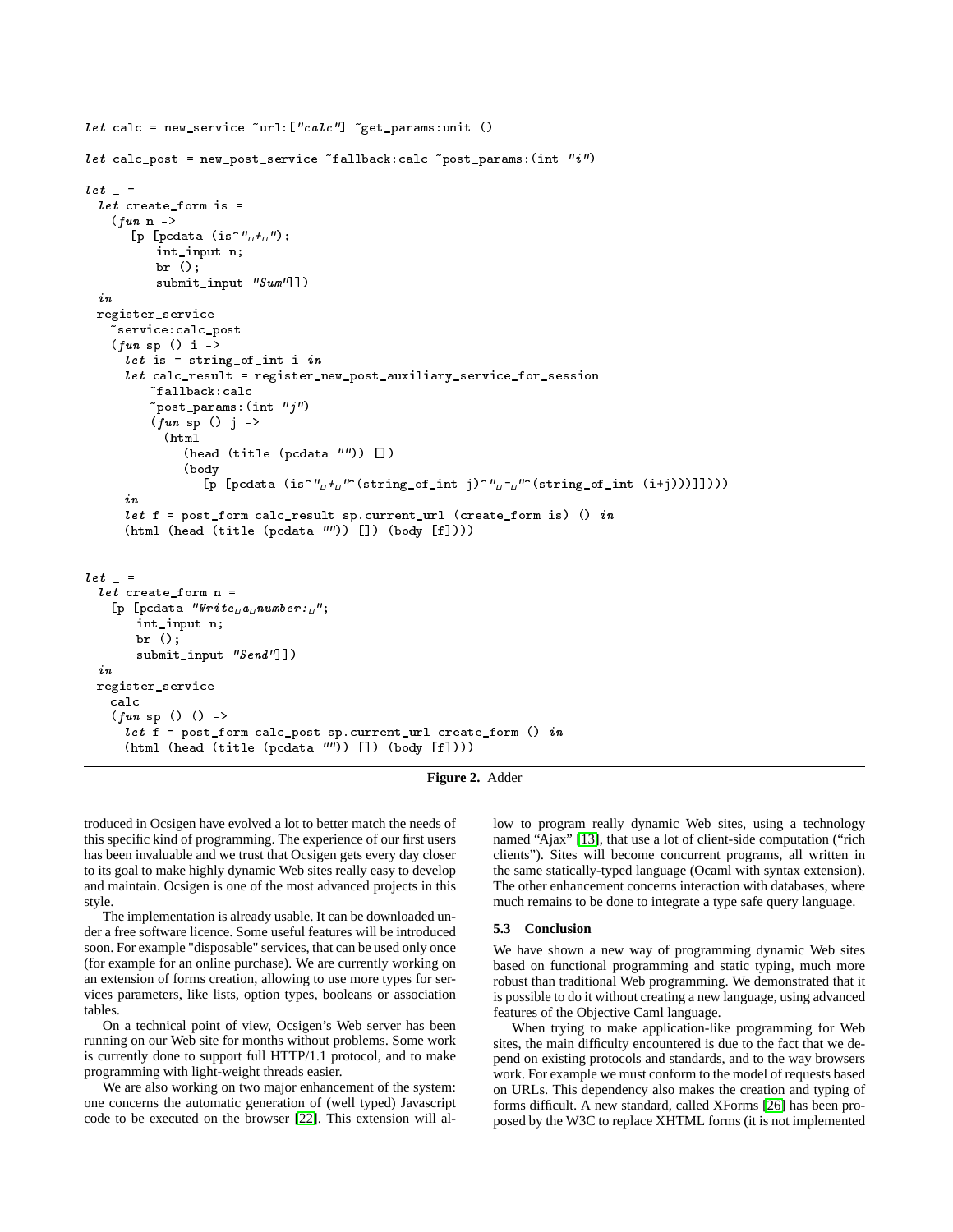```
let public_session_without_post_params = new_service "url:['session"] "get_params:unit()let public_session_with_post_params =
 new_post_service ~fallback:public_session_without_post_params ~post_params:(string "login")
let home sp () () =
 let f = post_form public_session_with_post_params sp.current_url
   (fun login \rightarrow [p [pcdata "login: "; string_input login]]) () in
 (html
    (head (title (pcdata "")) [])
    (body [f]))
let _ = register_service ~service:public_session_without_post_params home
let rec launch_session sp () login =
 let close = register_new_auxiliary_service_for_session
   ~fallback:public_session_without_post_params
   (fun sp()() \rightarrow close\_session(); home sp()())in
 let new_main_page sp () () =
   (html
       (head (title (pcdata "")) [])
       (body [p \; [p]rdata "Welcome<sub>u</sub>"; pcdata login; pcdata "!"; br ();
                a hello sp.current_url [pcdata "new<sub>u</sub>hello"] (); br ();
                a close sp.current_url [\text{pcdata} "close<sub>u</sub> session"] ()]]))
 in
 register_service_for_session ~service:public_session_without_post_params new_main_page;
 register_service_for_session ~service:hello
   (fun ( ) ) ( ) \rightarrow(html
        (head (title (pcdata "")) [])
        (body [p [pcdata "Hello<sub>u</sub>"; pcdata login; pcdata "!"]])));
 new_main_page sp () ()
let _ = register_service ~service:public_session_with_post_params launch_session
```

```
Figure 3. Session with login
```

```
(* All the public services *)
let main_page = new_service ~url:[""] ~get_params:unit ()
let news_page = new_service \text{``url:}['msg''] \text{``get\_params:} (int \text{ ``num''}) ()
(* Construction of pages *)
Let print_main_page sp () () = ... (* Display home page with login box *)
let print_news_page sp num () = ... (*) Display message with login box *)(* Services registration *)
let _ = register_service main_page print_main_page
let = register_service news_page print_news_page
```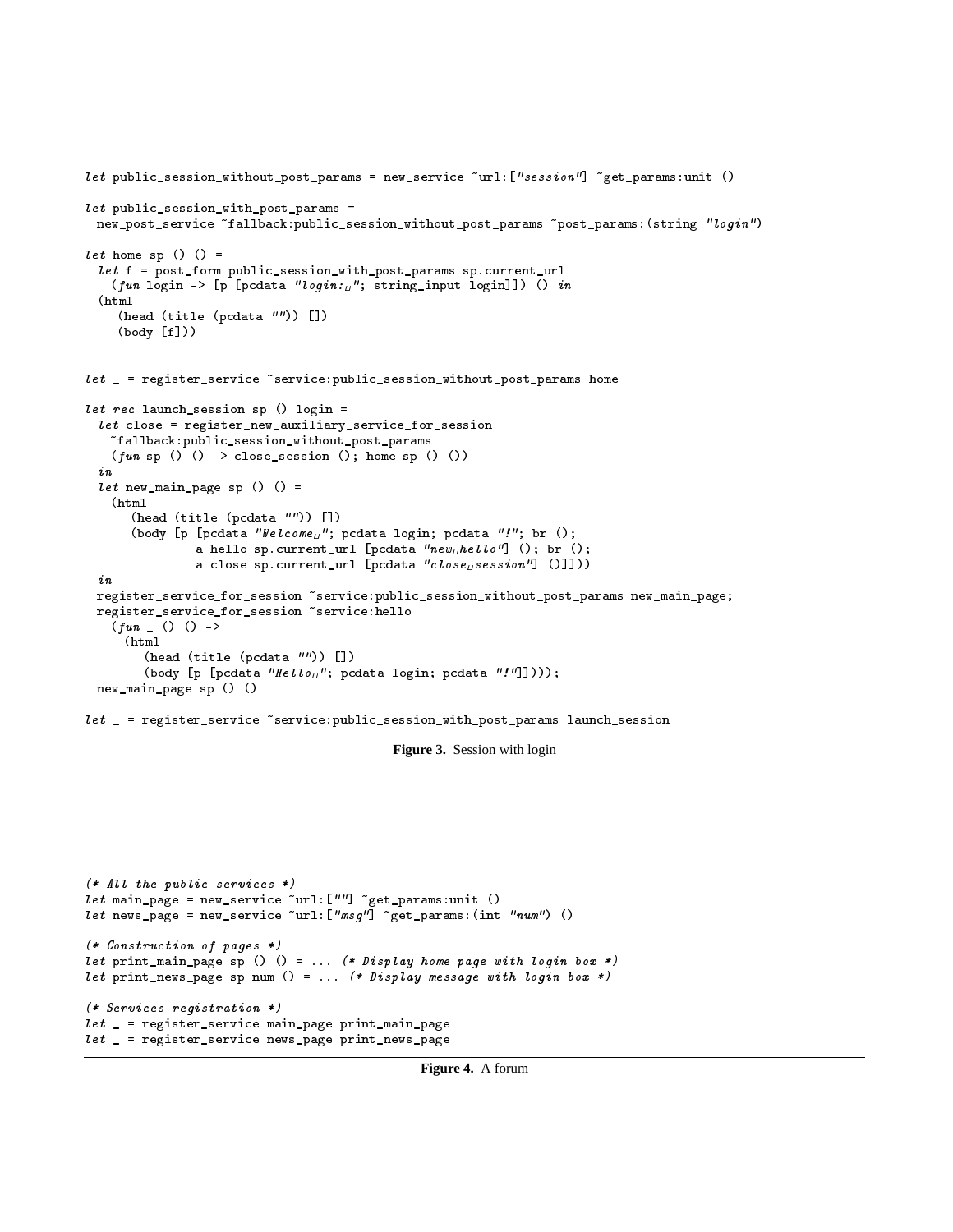```
(* All the public services and actions *)
let main_page = new_service ~url:[""] ~get_params:unit ()
let news_page = new_service \text{curl}: ["msg"] \text{°get\_params}: (int "num") ()
let connect_action = new_action ~post_params: (string "login" ** string "password")
(* Construction of pages *)
let print_main_page sp () () = ... (*) Display home page with login box *)
let print_news_page sp num () = ... (*) Display message with login box *)
let user_main_page user sp () () = ... (*) Display home page for the user *)let user_news_page user sp num () = ... (*) Display message for the user *)(* Services registration *)
let = register_service main_page print_main_page
let _ = register_service news_page print_news_page
let launch_session user =
 register_service_for_session main_page (user_main_page user);
 register_service_for_session news_page (user_news_page user)
let =register_action ~action:connect_action (fun login password -> launch_session (connect login password))
```
<span id="page-9-12"></span>**Figure 5.** A forum with a connection box on each page

in browsers for the while). It may solve some typing problems by using an XML format to transmit parameters, but it does not solve the problem of sending both GET and POST parameters through the same form.

Ocsigen produces pages that respect most of the validity constraints of XHTML, and gives the insurance that URLs won't be broken, and that forms will lead to services that can handle them (with the limitations seen above). One of the strongest features of Ocsigen is the way it handles sessions in a transparent way, contrasting with traditional tools that force programmers to save and restore control state at each step of the interaction with the user.

Examples of figures [4](#page-8-1) and [5](#page-9-12) show that describing the functioning scheme of a Web site with Ocsigen, even with sessions is really easy. A module for a complete Web site is very concise. In the examples, all the parts that have been omitted are the code displaying the pages, that is usually delegated to functions from other OCaml modules. This code is also usually very short, as the use of OCaml functions allows to reuse a lot of code. Thus, you program Web sites in an highly modular way. Note also that these functions will not have to worry about presence of parameters nor about sessions handling. All this is done automatically by the server.

## **Acknowledgments**

Many acknowledgements are due for all the people who took part in Ocsigen development (whose names are already quoted in the paper), for first users and for anonymous referees. Many thanks are due to Jean-Vincent Loddo, Jérôme Vouillon, Russ harmer, and all the people who participated in discussions about the project.

## **References**

- <span id="page-9-2"></span>[1] Véronique Benzaken, Giuseppe Castagna, and Alain Frisch. CDuce: An XML-centric general-purpose language. In *ACM SIGPLAN International Conference on Functional Programming (ICFP), Uppsala, Sweden*, pages 51–63, 2003.
- <span id="page-9-16"></span>[2] Aske Simon Christensen, Anders Møller, and Michael I. Schwartzbach. Extending Java for high-level Web service construction. *ACM Transactions on Programming Languages and Systems*, 25(6):814–875, 2003.
- <span id="page-9-10"></span>[3] O. Danvy. Type-directed partial evaluation. In *POPL'96: The 23rd ACM SIGPLAN-SIGACT Symposium on Principles of Programming Languages, St. Petersburg, Florida, January 1996*, pages 242–257, 1996.
- <span id="page-9-9"></span>[4] Olivier Danvy. Functional unparsing. *Journal of Functional Programming*, 8(6):621–625, 1998.
- <span id="page-9-11"></span>[5] Olivier Danvy. A simple solution to type specialization. In Kim G. Larsen, Sven Skyum, and Glynn Winskel, editors, *Proceedings of the 25th International Conference on Automata, Languages and Programming (ICALP)*, number 1443 in Lecture Notes in Computer Science, pages 908–917, 1998.
- <span id="page-9-5"></span>[6] Daniel de Rauglaudre. Camlp4 - reference manual.
- <span id="page-9-13"></span>[7] Stéphane Ducasse, Adrian Lienhard, and Lukas Renggli. Seaside – a multiple control flow web application framework. In *Proceedings of ESUG Research Track 2004*, pages 231–257, 2004.
- <span id="page-9-7"></span>[8] Martin Elsman and Niels Hallenberg. *SMLserver—A Functional Approach to Web Publishing*, February 2002. (154 pages). Available via http://www.smlserver.org.
- <span id="page-9-6"></span>[9] Martin Elsman and Niels Hallenberg. Web programming with SMLserver. In *Fifth International Symposium on Practical Aspects of Declarative Languages (PADL'03)*. Springer-Verlag, January 2003.
- <span id="page-9-8"></span>[10] Martin Elsman and Ken Friis Larsen. Typing XHTML Web applications in ML. In *International Symposium on Practical Aspects of Declarative Languages (PADL'04)*. Springer-Verlag, June 2004.
- <span id="page-9-4"></span>[11] A. Frisch. The bedouin project, http://sourceforge.net/projects/bedouin.
- <span id="page-9-3"></span>[12] Alain Frisch. OCaml + XDuce. In Giuseppe Castagna and Mukund Raghavachari, editors, *PLAN-X*, pages 36–48. BRICS, Department of Computer Science, University of Aarhus, 2006.
- <span id="page-9-17"></span>[13] Jesse James Garrett. Ajax: A new approach to web applications.
- <span id="page-9-1"></span>[14] Paul Graham. Beating the averages http://www.paulgraham.com/avg.html.
- <span id="page-9-14"></span>[15] Paul Graham. Method for client-server communications through a minimal interface. United States Patent 6,205,469.
- <span id="page-9-0"></span>[16] Paul T. Graunke, Robert Bruce Findler, Shriram Krishnamurthi, and Matthias Felleisen. Modeling web interactions. In *European Symposium on Programming (ESOP)*, April 2003.
- <span id="page-9-15"></span>[17] Paul T. Graunke, Shriram Krishnamurthi, Van der Hoeven, and